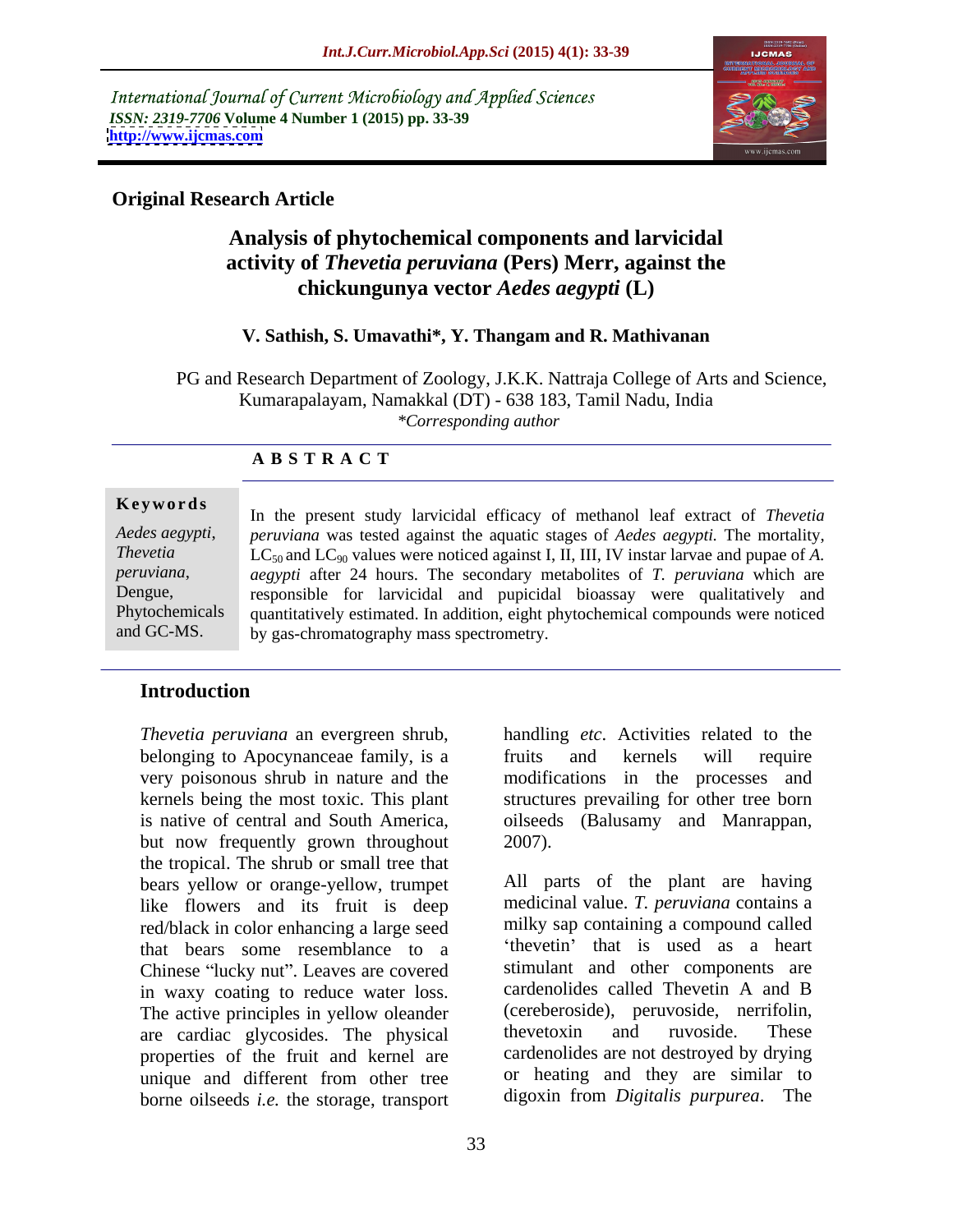anticancerogenic, antimicrobial, Abbot's formula (Abbott, 1925). LC<sub>50</sub>, antiparasitic and insect antifeedant or LC<sub>90</sub> were calculated from toxicity data study an effort has been made to assess The extracts were subjected to the larvicidal activity of *T. peruviana*

Eggs of *A. aegypti* were collected from the disease free standardized colony at (Harborne, 1998). Based on the National Communicable Diseases (NICD), Tamil Nadu and it was alkaloid (Harborne, 1973), phenol (Li *et*  maintained in sterilized containers with *al*., 2008), flavonoid (Ozsoi *et al.,* 2008), unchlorinated tap water. The colony steroid (Evans, 1996) and terpenoid were from this culture was used for further studies. The leaves of *T*. *peruviana* were collected from the field and chopped into **Result and Discussion** small pieces with the help of a knife and dried under shade at room temperature Bioassay tests were conducted to find  $(27 \pm 2^0C)$  for about 20 days. The out the effect of *T. peruviana* plant completely dried leaves were powdered extract on the larval forms (I, II, III and with an electrical blender and sieved to IV) and pupae of *A. aegypti* were treated get fine powder. The powder was stored with different concentrations (500 in airtight containers for further analysis.  $700$ ppm) for 24 hours. The  $LC_{50}$  and The plant powder was extracted with  $LC_{90}$  values of methanol extract of *T*. methanol by using Soxhlet apparatus for *peruviana* were 473.18, 636.42 ppm for 8 hours. The extracts were concentrated I-instar larvae; 536.48, 612.54 ppm for using a vacuum evaporator at  $45^{\circ}$ C II-instar-larvae; 498.29, 640.55 ppm for under low pressure. After complete III-instar larvae; 572.74, 683.30 ppm for evaporation of the solvent, the IV-instar larvae and 491.53, 638.29 ppm concentrated extract was collected and for pupae respectively (Table 1; Fig.1). stored in glass vials at  $4^{\circ}$ C in refrigerator

One gram of concentrated extract was than pupae and larval stages against the dissolved in 100 ml of the methanol, methanol leaf extract of *T. peruviana*. kept as a stock solution. This stock This may clearly support the insect age solution was used to prepare the desired plays an important role in influencing concentrations of the extract for the susceptibility to pesticides and plant exposure of the mosquito larvae. The extracts (Umavathi and Manimegalai, larvicidal bioassay was done using

extracts and preparation from the plant standard WHO Protocols (WHO, 2005). which are hopefully safe, exhibited Mortality in control was negligible in various additional biological effects such calculation. The percentage of larval and as antioxidant, immunomodulatory, pupal mortality was corrected by repellent activities. Hence in the present by using probit analysis (Finney, 1971). against the aquatic stages of medically determine the groups of secondary important vector *A. aegypti.*  metabolites present in the plant materials **Materials and Methods** steroidal glycosides, saponis, tannin, Abbot's formula (Abbott, 1925).  $LC_{50}$ ,  $LC_{90}$  were calculated from toxicity data The extracts were subjected to preliminary phytochemicals tests as follows alkaloids, carbohydrate, phenol, chlorogenic acid, flavonoids, coumarim, anthocyanin and terpenoid (Harborne, 1998). Based on the preliminary phyotochemical analysis quantitatively estimated.

## **Result and Discussion**

*peruviana* were 473.18, 636.42 ppm for II-instar larvae; 498.29, 640.55 ppm for III-instar larvae; 572.74, 683.30 ppm for IV-instar larvae and 491.53, 638.29 ppm

for further experiments. In the present study IV instar larvae of *A. aegypti* showed least susceptibility 2010).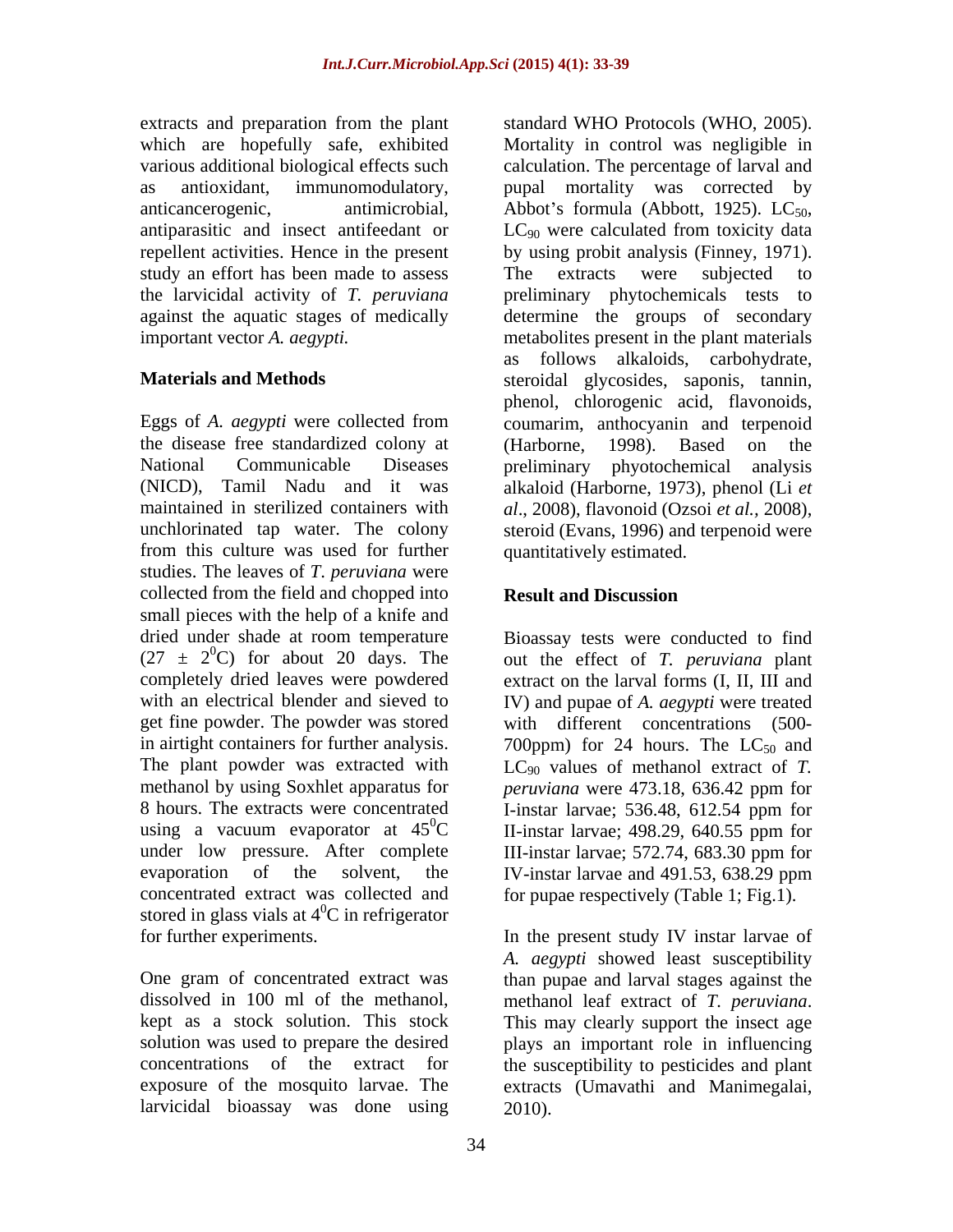| Development    |                 | % of mortality     |                   |                              |  |                                                                                                           |                                  | $LC_{50}$ (ppm)<br>(LCL-           | Regression            | Chi-          |
|----------------|-----------------|--------------------|-------------------|------------------------------|--|-----------------------------------------------------------------------------------------------------------|----------------------------------|------------------------------------|-----------------------|---------------|
| al stages      | 500             | 550                | 600               | 650 700                      |  | $\mathbf{CD}$                                                                                             | $LC_{50}$ (ppm)<br>(LCL-UCL)     |                                    | equation              | <b>Square</b> |
|                |                 |                    |                   |                              |  | $\boxed{\text{ppm} \mid \text{ppm} \mid \text{ppm} \mid \text{ppm} \mid \text{ppm} \mid (\text{p<0.05})}$ |                                  | $\overline{\text{UCL}}$            |                       |               |
| $I$ – Instar   |                 | $70^{\circ}$       | 80 <sup>b</sup>   | $100^a$ $100^a$              |  | 1.564                                                                                                     | 473.18<br>$(352.75 -$<br>624.88  | $636.42$<br>$(524.78 -$<br>759.16  | $y = 0.24 - 63$       | 0.526         |
| II - Instar    | 40 <sup>d</sup> | $45^{\circ}$       | $70^{\mathrm{b}}$ | $100^a$ $100^a$              |  | 1.629                                                                                                     | 536.48<br>$(405.34 -$<br>753.42) | 612.54<br>$(518.37 -$<br>706.25)   | $y = 0.35$<br>139x    | 0.543         |
| $III$ – Instar | $2 \epsilon e$  | $140^{\mathrm{d}}$ | $70^{\circ}$      | $90^b$ $100^a$               |  | 2.105                                                                                                     | 498.29<br>$(374.12 -$<br>623.94) | 640.55<br>$(538.37 -$<br>752.62)   | $y = 0.3 - 100$       | 0.613         |
| $IV$ – Instar  | $25^{\circ}$    | 35 <sup>d</sup>    | 65 <sup>c</sup>   | $75^{\rm b}$ 95 <sup>a</sup> |  | 2.443                                                                                                     | 572.74<br>$(448.19 -$<br>702.50) | 683.30<br>$(594.31 -$<br>774.65)   | $y = 0.36 -$<br>157 x | 0.442         |
| <b>Pupae</b>   |                 | $70^{\circ}$       | 85 <sup>b</sup>   | $100^a$ $100^a$              |  | 1.729                                                                                                     | 491.53<br>$(370.79 -$<br>612.42) | $638.29$<br>$(549.72 -$<br>727.51) | $y = 0.28 - 88$       | 0.460         |

### **Table.1** Larvicidal effect of methanol leaf extract of *T. peruviana* against different larval instar and pupae of *A. aegypti* treated with 24 hours

Values are expressed by mean  $\pm$  SD of five samples in each column<br><sup>a-e</sup> Mean values with in a row, no common superscript differ significantly at 5% by DMRT

### **Table.2** Preliminary phytochemicals analysis of methanol leaf extract in *T. peruviana*

| S. No          | Phytochemical<br><b>Constituents</b> | Name of the Test          | <b>Plant</b><br>extract  |
|----------------|--------------------------------------|---------------------------|--------------------------|
|                |                                      | Mayer's test              |                          |
|                | <b>Alkaloid</b>                      | Dragendroff's test        | $^{+}$                   |
|                |                                      | <b>Wagner Test</b>        | $^{+}$                   |
|                |                                      | <b>Molish Test</b>        | $\overline{\phantom{0}}$ |
| $\overline{2}$ | Carbohydrate                         | Fehling Test              | $\sim$                   |
|                |                                      | <b>Benedicts Test</b>     | $\sim$                   |
|                | <b>Steroidal Glycosides</b>          | Libermann's test          | $\overline{\phantom{0}}$ |
|                |                                      | Salkowaski test           | $+$                      |
|                | <b>Saponin</b>                       | Foam Test                 | $\overline{\phantom{0}}$ |
| 5 <sup>5</sup> | <b>Tannin</b>                        | Lead Acetate              | $\sim$                   |
| 6              | <b>Phenol</b>                        | Phenol reagent            |                          |
|                | <b>Chlorogenic acid</b>              | Ammonia test              |                          |
| 8              | <b>Flavonoids</b>                    | Ammonia test              |                          |
| 9              | Coumarin                             | Sodium chloride test      | $\overline{\phantom{0}}$ |
| 10             | Anthocyanin                          | $H2$ So <sub>4</sub> test | $\overline{\phantom{0}}$ |
| 11             | <b>Terpenoid</b>                     | Borntrager's test         |                          |

+ Present of compounds; **-** Absent of compounds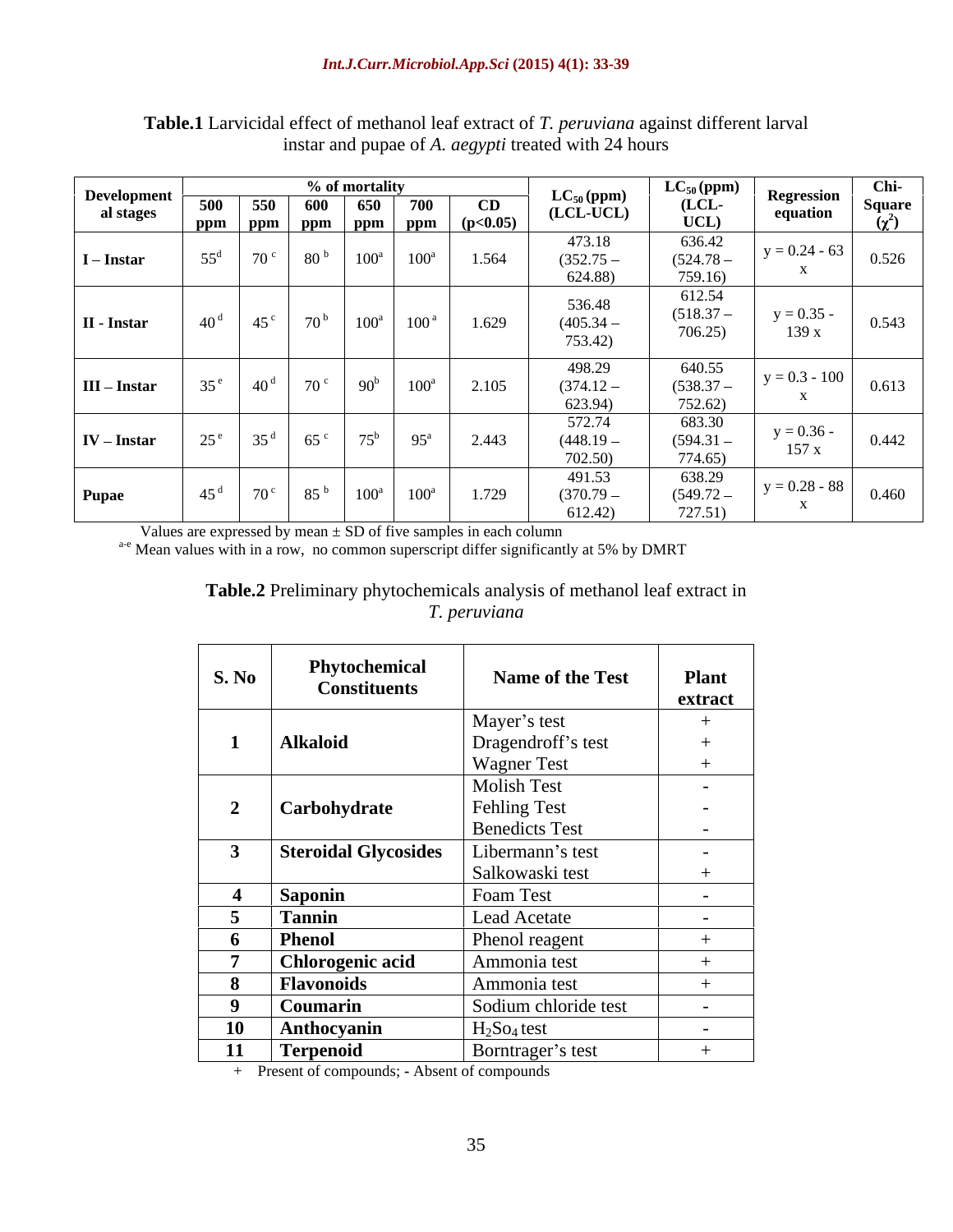



**Table.3** Quantitative analysis of phytochemicals in methanol leaf extract of *T. peruviana*

| S.NO | Name of the       | Values $(\%$                                                        |
|------|-------------------|---------------------------------------------------------------------|
|      | samples           | the contract of the contract of the contract of the                 |
|      | <b>Alkaloid</b>   | 46.8                                                                |
|      | Phenol            | 20 <sub>1</sub><br>18 4<br>$\mathsf{v} \mathsf{v} \cdot \mathsf{r}$ |
|      | <b>Flavonoids</b> | 30.8                                                                |
|      | Steroid           | 20.0                                                                |
|      | <b>Terpenoid</b>  | 17.7                                                                |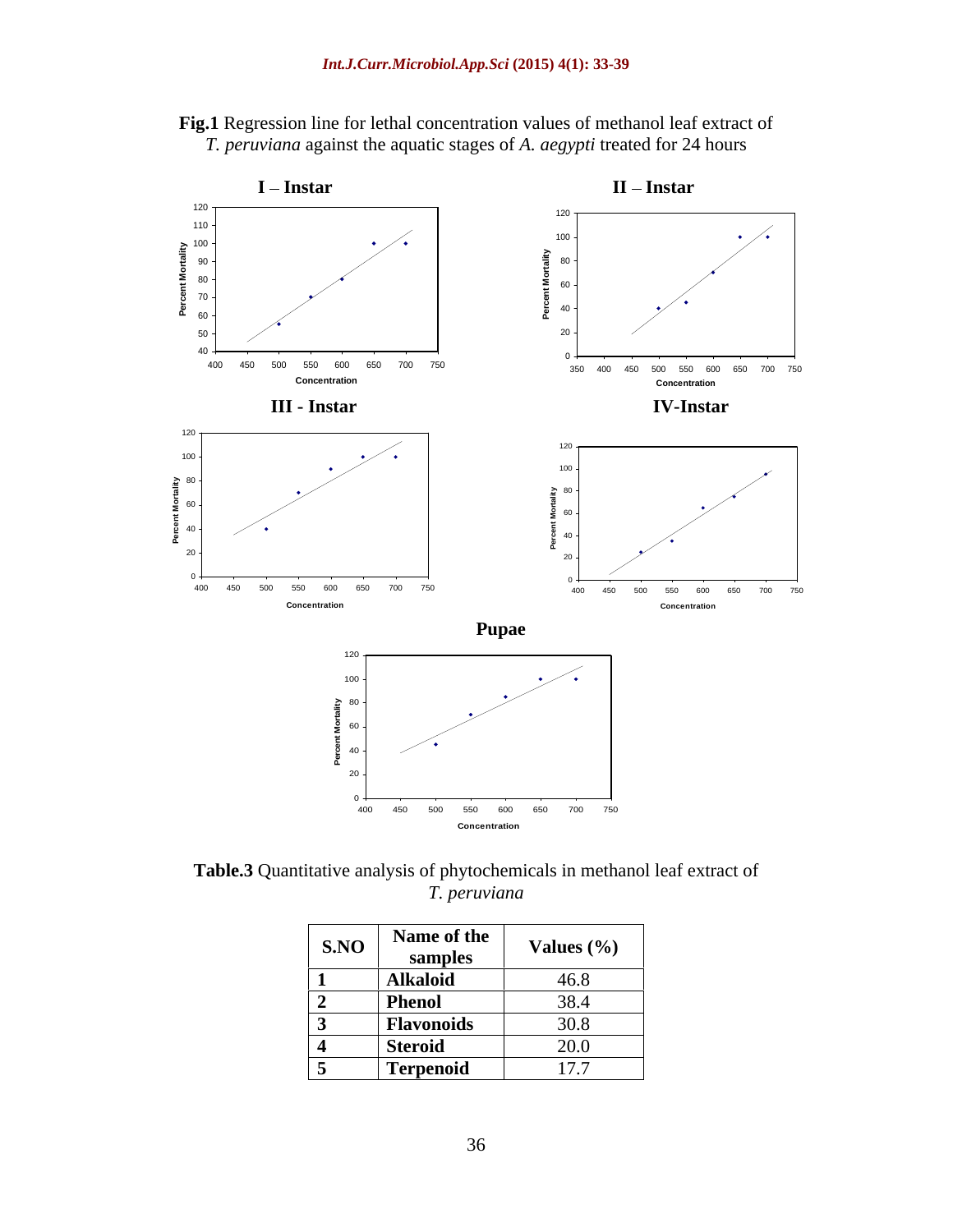



**Table.4** GC-MS analysis of methanol leaf extract of *T. peruviana*

| S. No. | <b>Compound name</b>                                     | <b>Molecular</b><br>formula | <b>Molecular</b><br>weight |
|--------|----------------------------------------------------------|-----------------------------|----------------------------|
|        | 8-Hydroxy-6, 7-epoxydendrolasin                          | $C_{15}H_{22}O_3$           | 250                        |
|        | Citronellyl tiglate                                      | $C_{15}H_{26}O_2$           | 238                        |
|        | Methyl 16-hydroxy-3-3-<br>dimethylhepatadecanoate        | $C_{20}H_{40}O_3$           | 328                        |
|        | 1-xAllyloxy-1-ethynyl-5-<br>methylcyclohexane            | $C_{15}H_{24}O^*$           | 220                        |
|        | 2-(Methoxycarbonyl)-2-propargyl-1-<br>cyclopentanol      | $C_{10}H_{14}O_3$           | 182                        |
|        | 1, 2-Benzenedicarboxylic acid,<br>dicyclohexyl ester     | $C_{20}H_{26}O_4$           | 330                        |
|        | 1-(-R)-endo-Methylbornyl E-butenoate                     | $C_{15}H_{24}O_2$           | 236                        |
| 8      | 1, 3, 4, 5-Tetramethylbicyclo [3.2.0]<br>hex-3-ene-2-one | $C_{10}H_{14}O^*$           | 150                        |

The results revealed that the mortality expand the new one during ecdysis or to rate was increased after the increase of a metamorphosis inhibiting effect of the concentration and the larvae also plant extract which is possibly based on undergo malanization slowly. On the other hand, Al-Sharook *et al.* (1991) reported that the death of treated insects may be due to the inability of the The 100% mortality might be due to the molting bodies to swallow sufficient chemical constituents present in the

disturbance of the hormonal regulation.

volume of air to split the old cuticle and methanol leaf extract *T. peruviana* that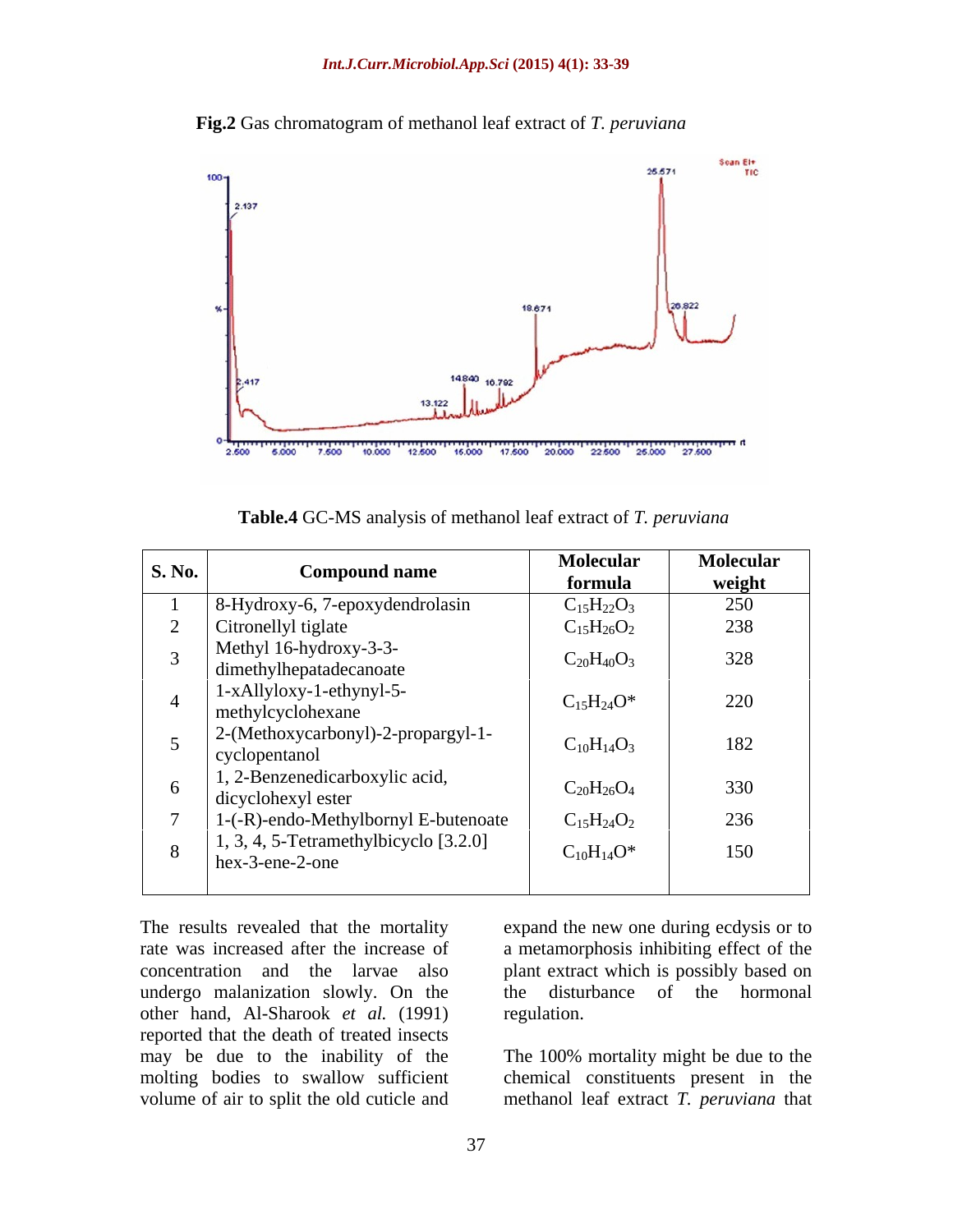arrest the metabolic activity of the of many compounds that are used in larvae, which caused the high percentage different aspects (Amer and Mehlhorn, of mortality. Earlier authors reported that the methanol extract of *C. fistula* mg/L, *Anopheles stephensi* and *Culex*

The methanol extract of *T. peruviana* was subjected to preliminary products for controlling *A. aegypti* phytochemical analysis. The result showed the presence of alkaloid, larvicides, but with varied results (Sarita glycosides, phenol, chlorogenic acid and terpenoid but **c**arbohydrate, steroidal, saponin, tannin, flavonoids, coumarin methanol leaf extract of *T. peruviana* (Table 2). Based on the preliminary phytochemical analysis the quantified secondary metabolites are alkaloid, of terpenoid is present in methanol leaf extract of *T. peruviana* (Table 3).

The chemical components of methanol usually needed to recommend T. extract of *T. peruviana* were analyzed by *peruviana* as an anti-mosquito product Gas Chromatography Mass Spectrum used to combat and protect from (GC-MS). Chemical components are listed in the Table 4 and eight components were identified with **References** different molecular weights (Fig.2). Mosquitoes in the larval stage are attractive targets for pesticides because mosquitoes breed in water, which makes it easy to deal with them in this habitat. The use of conventional pesticides in the Al Sharook, Z., Balan, K., Jiang, J., water sources, however, introduces<br>many risks to people and environment.<br>inhibitors from two tropical many risks to people and environment. Natural pesticides, especially those derived from plants, are more promising extracts on mosquito larvae. in this aspect. Aromatic plants and their *J. Appl. Ent.*, 111: 42<br>essential oils are very important sources Amer. A., Mehlhorn. essential oils are very important sources Amer, A., Mehlhorn, H. 2006.

2006).

exhibited  $LC_{50}$  values of 17.97 and 20.57 Secondary metabolites produced in *quinquefasciatus*, respectively microorganisms and predator insects are (Govindarajan *et al.* 2014). natural candidates for the discovery of plants for its protection against new products to combat *A. aegypti.* Several studies have focused on natural mosquitoes as insecticides and *et al.,* 2011; Rajan and Savarimuthu, 2012; Raveen *et al.,* 2012).

and anthocyanin were absent in Compared to control groups, behavioral phenol, flavonoids, steroids and bioactive phytochemicals from the plant terpenoid. In quantitative studies 46.8% of alkaloid, 38.4% of phenol, 30.8% of flavonoids, 20.0% of steroid and 17.7% grounds for mosquitoes. However, Gas Chromatography Mass Spectrum changes were noticed in *T. peruviana* treated group. This may due to the presence of neurotoxins in the plant extract. Crude extracts or isolated could be used in stagnant water bodies which are known to be the breeding grounds for mosquitoes. However, further studies on the identification of the active principals involved and their mode of action and field trials are usually needed to recommend *peruviana* as an anti-mosquito product used to combat and protect from mosquitoes in a control program.

# **References**

- Abbott, W.S. 1925. A method of computing the effectiveness of an insecticide. *J. Econ. Ent.,* 18: 265 267.
- Rembold, H. 1991. Insect growth inhibitors from two tropical Meliaceae: Effects of crude seed extracts on mosquito larvae*. J. Appl. Ent.,* 111: 425–530.
- Amer, A., Mehlhorn, H. 2006. Repellency effect of forty-one